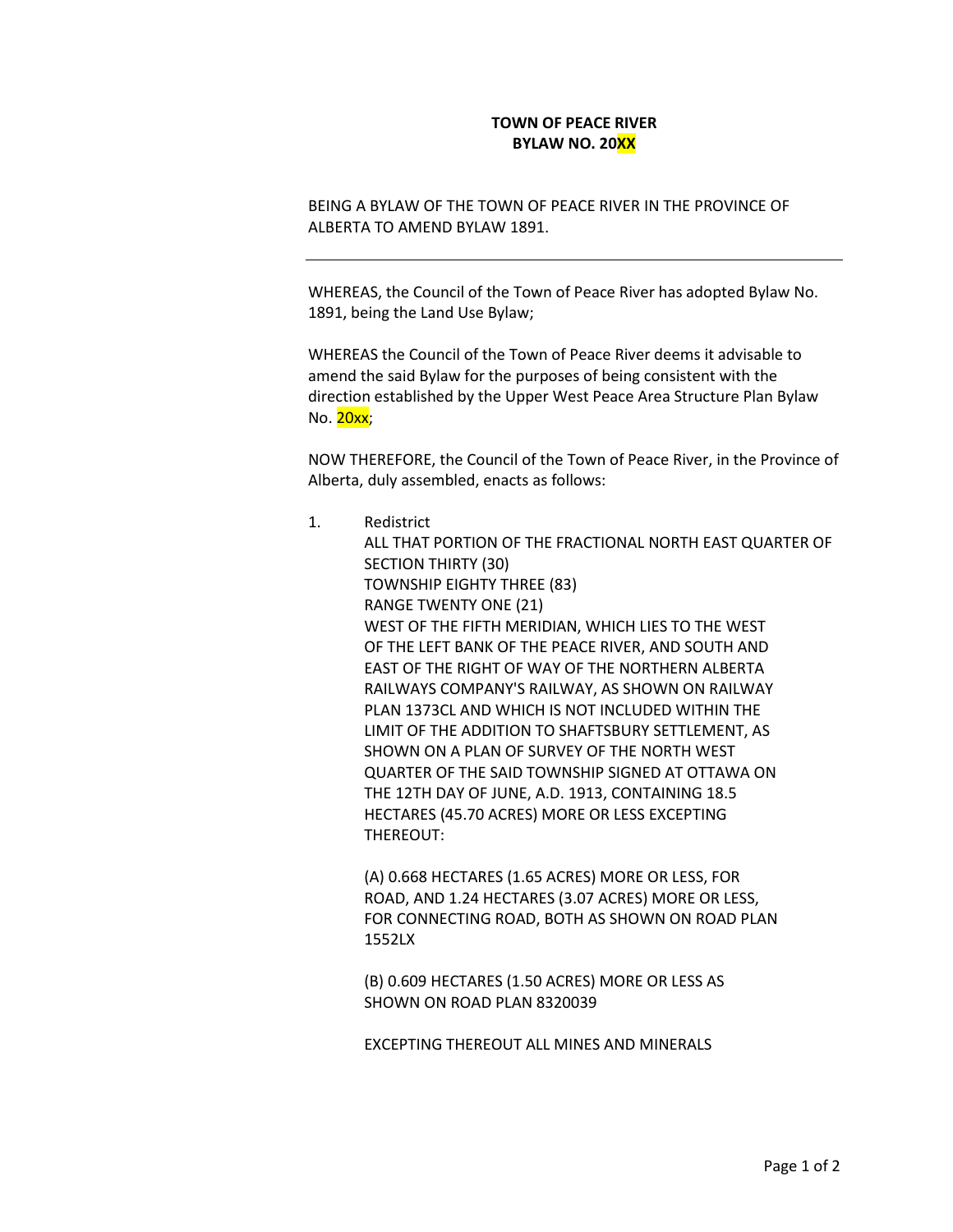from the Residential – Village Estate District (R-VE) to the Agricultural-Urban Reserve District (A-UR) as shown in Schedule "A".

### SEVERABILITY

2. If any portion of this bylaw is declared invalid by a court of competent jurisdiction, then the invalid portion shall be severed.

#### **SCHEDULES**

3. This bylaw contains Schedule "A", which forms a part of this bylaw.

#### EFFECTIVE DATE

4. This bylaw shall come into force and have effect on the date of third and final reading.

| READ a first time this day of    |                               |    |
|----------------------------------|-------------------------------|----|
| READ a second time this day of   |                               | 20 |
| READ a third and final time this | day of $\qquad \qquad \qquad$ | 20 |
|                                  |                               |    |

SIGNED by the Mayor and Chief Administrative Officer this \_\_\_\_\_ day of  $\overline{\phantom{a}}$ , 20 $\overline{\phantom{a}}$ .

> Thomas Tarpey Mayor

\_\_\_\_\_\_\_\_\_\_\_\_\_\_\_\_\_\_\_\_

Christopher J. Parker Chief Administrative Officer

\_\_\_\_\_\_\_\_\_\_\_\_\_\_\_\_\_\_\_\_